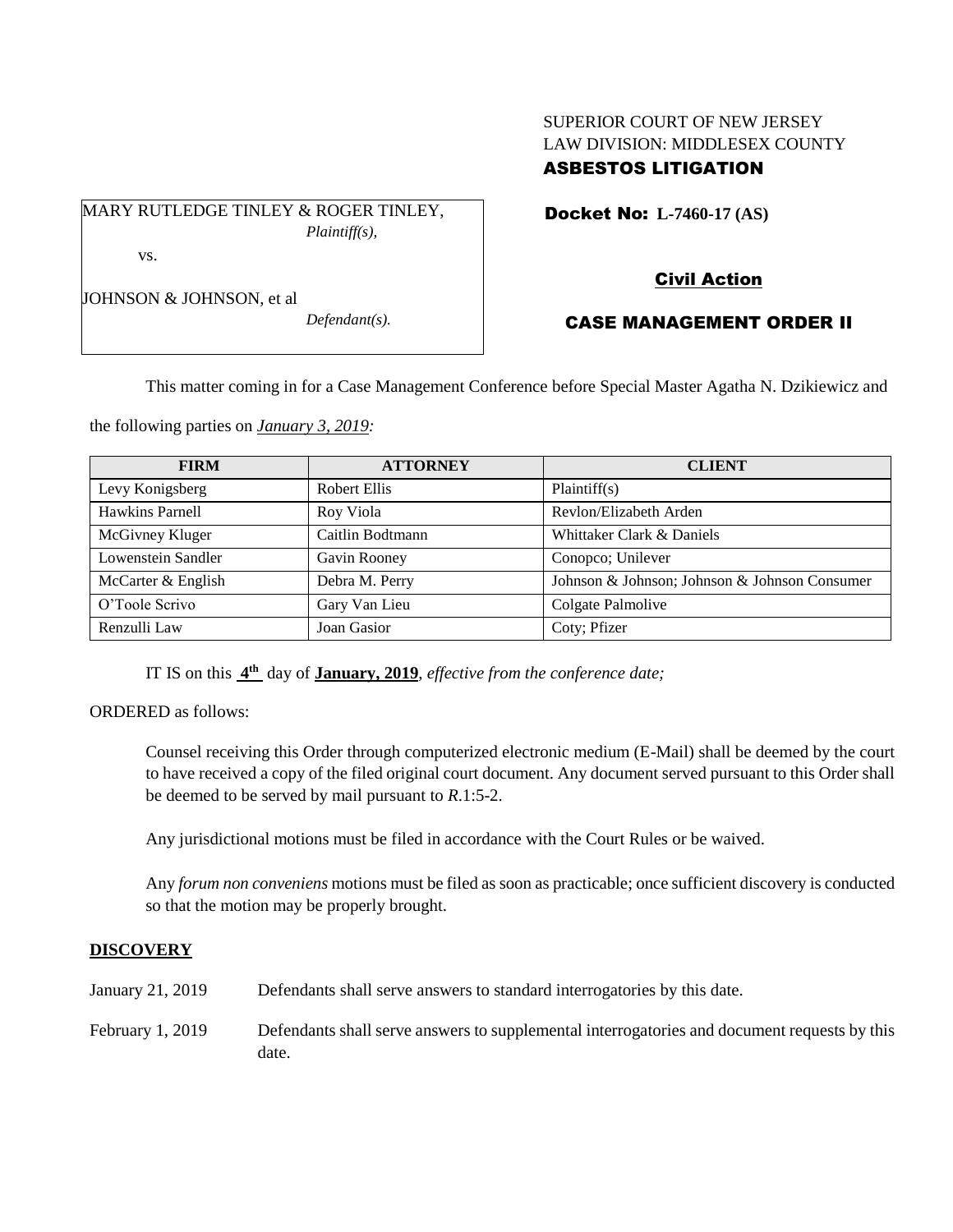| February 1, 2019        | Plaintiff shall serve answers to supplemental interrogatories and document requests by this<br>date.                                                                                                        |
|-------------------------|-------------------------------------------------------------------------------------------------------------------------------------------------------------------------------------------------------------|
| February 8, 2019        | Fact discovery, including depositions, shall be completed by this date. Plaintiff's counsel shall<br>contact the Special Master within one week of this deadline if all fact discovery is not<br>completed. |
| <b>February 8, 2019</b> | Depositions of corporate representatives shall be completed by this date.                                                                                                                                   |

# **EARLY SETTLEMENT**

May 3, 2019 Settlement demands shall be served on all counsel and the Special Master by this date.

# **MEDICAL EXPERT REPORT**

| March 8, 2019 | Plaintiff shall serve medical expert reports by this date.                                                                                                                                                                                               |
|---------------|----------------------------------------------------------------------------------------------------------------------------------------------------------------------------------------------------------------------------------------------------------|
| March 8, 2019 | Upon request by defense counsel, plaintiff is to arrange for the transfer of pathology specimens<br>and x-rays, if any, by this date.                                                                                                                    |
| June 7, 2019  | Defendants shall identify its medical experts and serve medical reports, if any, by this date. In<br>addition, defendants shall notify plaintiff's counsel (as well as all counsel of record) of a<br>joinder in an expert medical defense by this date. |

#### **LIABILITY EXPERT REPORTS**

- March 8, 2019 Plaintiff shall identify its liability experts and serve liability expert reports by this date or waive any opportunity to rely on liability expert testimony.
- June 7, 2019 Defendants shall identify its liability experts and serve liability expert reports, if any, by this date or waive any opportunity to rely on liability expert testimony.

#### **SUMMARY JUDGMENT MOTION PRACTICE**

- March 15, 2019 Plaintiff's counsel shall advise, in writing, of intent not to oppose motions by this date.
- March 29, 2019 Summary judgment motions shall be filed no later than this date.
- April 26, 2019 Last return date for summary judgment motions.

#### **ECONOMIST EXPERT REPORTS**

- March 8, 2019 Plaintiff shall identify its expert economists and serve expert economist report(s), if any, by this date or waive any opportunity to rely on economic expert testimony.
- June 7, 2019 Defendants shall identify its expert economists and serve expert economist report(s), if any, by this date or waive any opportunity to rely on economic expert testimony.

 $\_$  ,  $\_$  ,  $\_$  ,  $\_$  ,  $\_$  ,  $\_$  ,  $\_$  ,  $\_$  ,  $\_$  ,  $\_$  ,  $\_$  ,  $\_$  ,  $\_$  ,  $\_$  ,  $\_$  ,  $\_$  ,  $\_$  ,  $\_$  ,  $\_$  ,  $\_$  ,  $\_$  ,  $\_$  ,  $\_$  ,  $\_$  ,  $\_$  ,  $\_$  ,  $\_$  ,  $\_$  ,  $\_$  ,  $\_$  ,  $\_$  ,  $\_$  ,  $\_$  ,  $\_$  ,  $\_$  ,  $\_$  ,  $\_$  ,